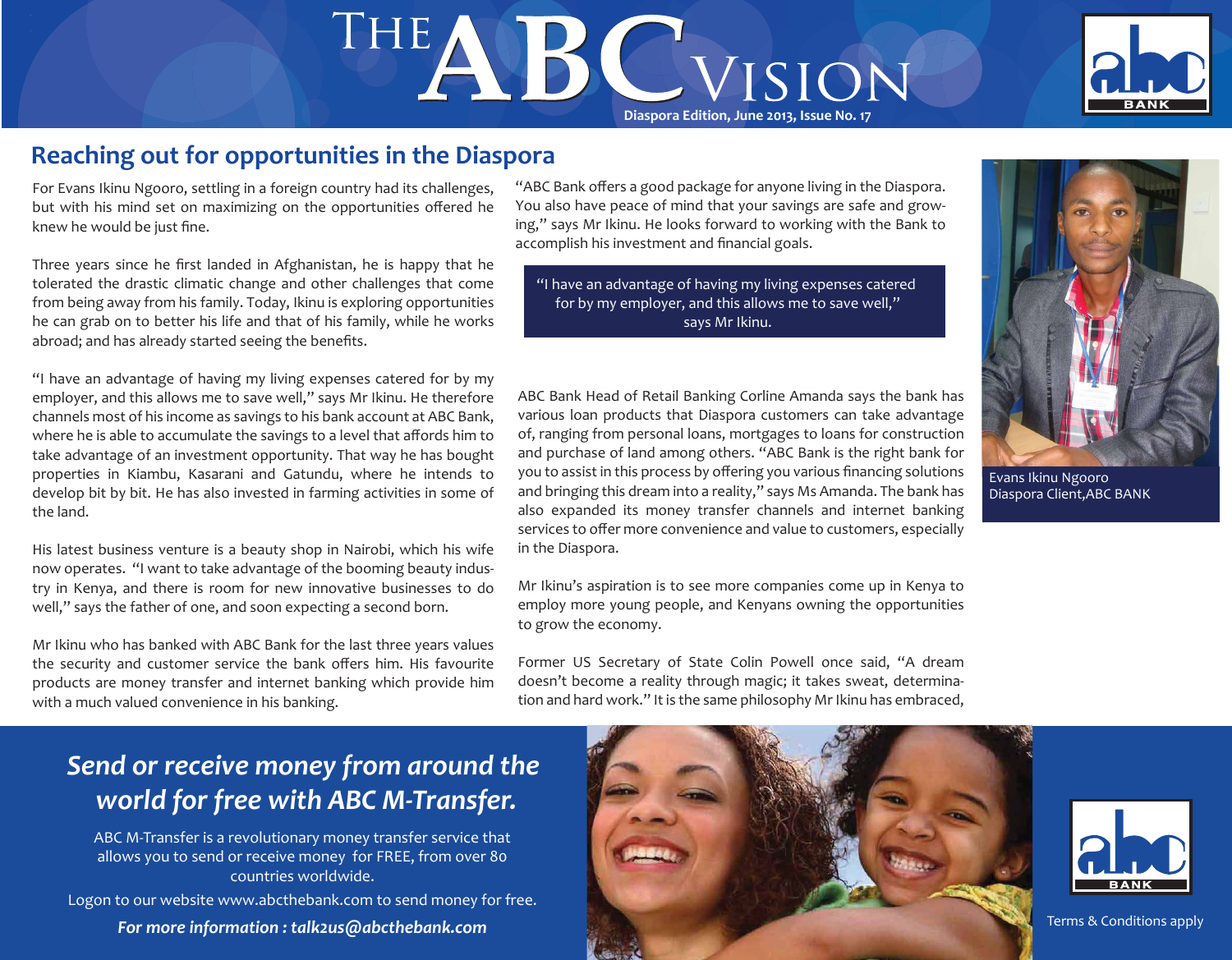

I am always happy to share good news with you our customers, and some of our new products – our FREE international money transfer service 'ABC Money transfer' and new partnership with Al Dahab Exchange money transfer service – makes me excited to share the news. These new money transfer services go a long way into making ABC Bank a one stop financial services provider, while responding to the unique needs of our Diaspora customers. Read more about these products elsewhere in the newsletter.

It is our commitment at ABC Bank to be a customer centric bank, and so we continue to welcome your feedback on these products. This way we ensure they are at all times meeting your expectations 100 percent. We will continue to go into more partnerships that add value to our customers, as well as systems that enhance convenience for our customers, so watch this space.

We have also undertaken to provide you with more information about our various products. We are giving a special focus to our loan products, in a way that enables

you figure out how you can take advantage of these facilities to achieve your financial and investment goals. While we do this, you will however note that we may not be able to capture all the information you require in this newsletter, so please feel free to engage us and have your questions addressed through our various customer service channels. As usual you may channel your queries through talk2us@abcthebank.com.

Our Diaspora department is always energized to meet your specific needs, and we are always happy to hear about your experiences while banking with us. We appreciate the many customers who have shared their stories through this newsletter, and welcome you who have not shared to feel free to share your experiences.

As we move along you will find the newsletter becoming more interactive and broad to capture your diverse interests. We are so excited to be able to engage with you more! Thank you for your continued support. Have an informative read!

Enjoy the issue!

ABC Bank has launched this innovative, first of its kind international money transfer service!

ABC M-Transfer, an award winning service will allow ABC Bank customers, from anywhere in the world, to send money FREE of charge, at the convenience of their offices, homes or while on the go. What is more, it is an online service – meaning customers can directly credit their bank accounts held with ABC Bank at competitive foreign exchange rates from over 80 countries, or collect cash from over 250,000 payout locations.

"This revolutionary product presents a new era in banking to our customers across the world, and we are ever so happy to be able to meet their most dire needs of offering a free money transfer service and through a flexible and convenient platform, online," said ABC Bank Group Managing Director Mr Shamaz Savani.

A first in the region, this product will give immense value to millions of Kenyans burdened by high money transfer charges while they have to send mon¬ey to their loved ones back home or abroad on regular basis. This innovative service will enable people send money easily and FREE OF CHARGE anywhere in the world.

### How to send money for free using ABC M-Transfer:

ABC Free Money Transfer is here!

### *Step 1: Register*

- Log on to www.abcthebank.com and go to the ABC M-Transfer tab
- Follow the steps to create your user account on the system

• Your account will be activated and you will receive an SMS and email notification with your member ID and password

### *Step 2: Send Money Online*

• Log in to ABC Bank's website www.abcthebank.com using your member ID and password (or physically go into a branch)

• Enter your transfer details on the online system or over the counter at any of our branches countrywide

• You will receive an SMS and email confirming details of the remittance transaction

### *Step 3: Receive Money*

• You will receive an SMS and email notifying you that you have received money and your account has been credited

Benefits:-

- Free transfers
- Fast global online transfers
- Open to both account holders

For more information, write to us on *talk2us@abcthebank.com* 

**Group Managing Director**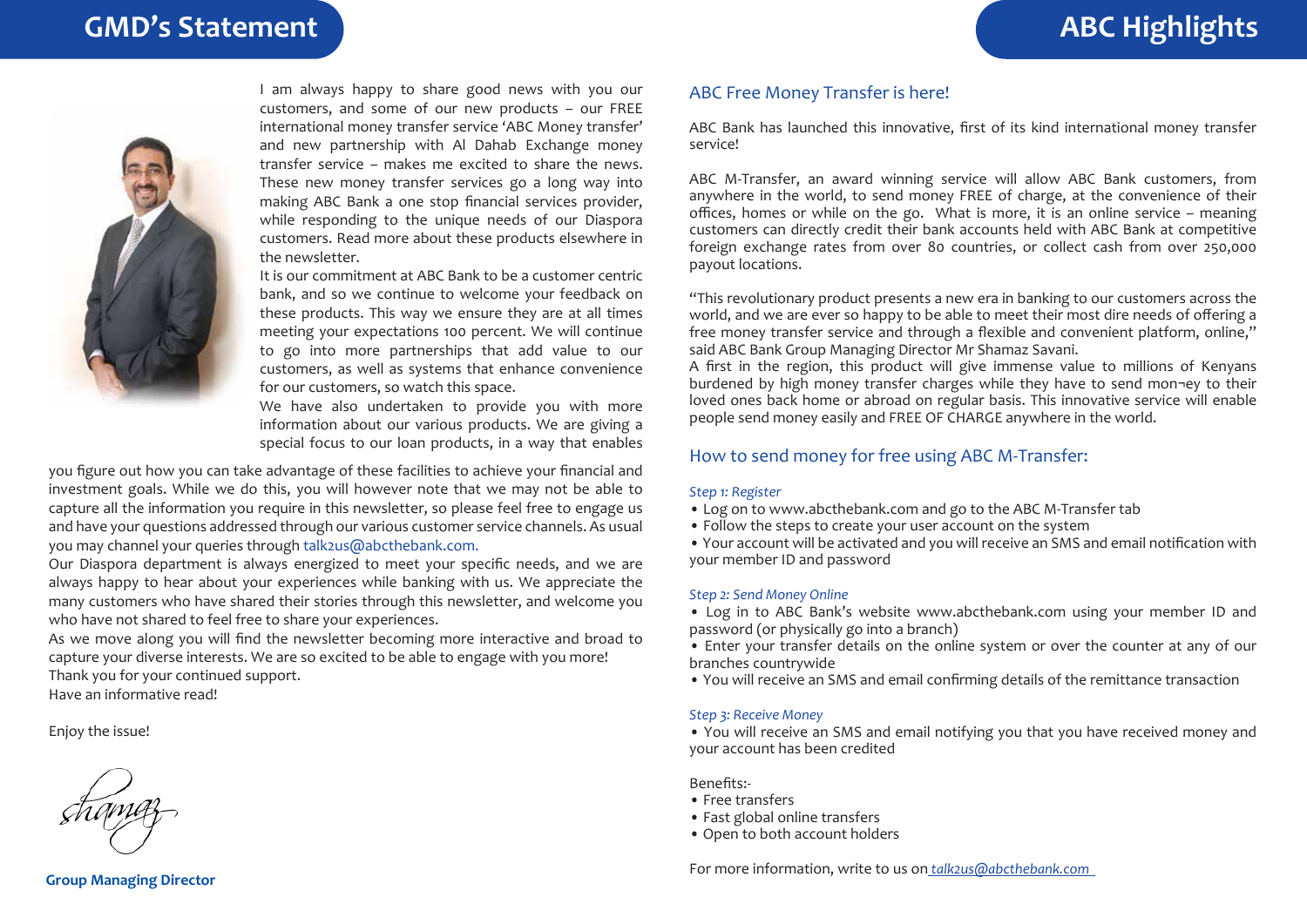### **ABC Vision's Q & A with Ann Wanja, Manager, Diaspora Banking**

*ABC Bank loans, enabling you achieve your investment goals*

### What kinds of loan products does ABC Bank offer?

The bank offers a variety of loans – for both individuals and businesses. We have personal loans, mortgages, construction loans, loans for land purchase, and salary advances.

### *Who qualifies for personal loans?*

We advance this facility to salaried individuals. Repayment is on check-off basis. The employee must earn not less than Kshs 30,000 per month and must have banked with ABC Bank for not less than one month. For companies, the bank reviews against set flexible guidelines.

### *Many Kenyans in the Diaspora are interested in buying land in Kenya, how does ABC Bank assist them to do that?*

The bank has partnered with reputable land agents who offer a good mix of viable properties across the country, and this information is shared to our Diaspora customers through the customer service team or even in this newsletter. This helps our Diaspora customers deal with the challenge of having to move around to find good land on sale. Our customers can however approach us for finance of land of their choice, not necessarily for the selection we give them.

### *Who qualifies for loans for purchase of land?*

These loans are for both individuals and companies who wish to acquire plots for present or future development. The development can either be residential or commercial. Any of our customers qualify for this loan, necessarily they provide us with several documents including: 6 months recent bank statements, 3 months current pay slip and evidence of their 30% contribution to the land purchase (as the bank finances 70 per cent). We also give you our list of approved valuers to conduct a professional valuation of the land, among other documents as you fill the application form.

### *What do you think makes ABC Bank mortgages more attractive?*

I believe that the bank has taken all necessary measures to offer the best terms to our customers who have dreams of owning property in Kenya. The bank partners with you to assist in this process by offering you various financing solutions and bringing this dream into a reality.

The bank finances 70 per cent of the property purchase price and the loan is self secured by property charge over financed property. We also allow you a repayment period of up to 10 years.



# **Product Focus ABC Highlights**

### *What are construction loans?*

These are loans tailor-made for clients wishing to develop property for residential or commercial use. The bank gives 70 per cent financing for the construction cost and the repayment period is determined by construction period and repayment capacity. The loan is self secured by legal charge over property to be developed and all future developments.

### *How do I start a loan application process?*

To start the application process, or get more details about the specific loan products, please write to us on talk2us@abcthebank.com or diaspora@abcthebank.com. A customer service representative is waiting to serve you.



### You are the reason we came to work today!

ABC Bank continues to upgrade its communication channels, in order to deliver superior customer service to its customers whenever they are across the globe. Our Instant Chat service serves multiple of customers on daily basis, having their queries addressed instantly, and enabling them to experience stress-free banking with ABC Bank. Customers can access the Instant Chat through our website www.abcthebank.com. Other customer service channels include: Email, Facebook, Twitter and *Dominical Component Component* Telephone. The Bank has a dedicated staff waiting to respond to all customer queries.<br>**ABC Bank is your** 

### TALK TO US TODAY VIA:

*Email: talk2us@abcthebank.com Facebook: www.facebook.com/abcthebank Twitter: www.twitter.com/ABCBankKenya Website: www.abcthebank.com Telephone: +254 (20) 4263000*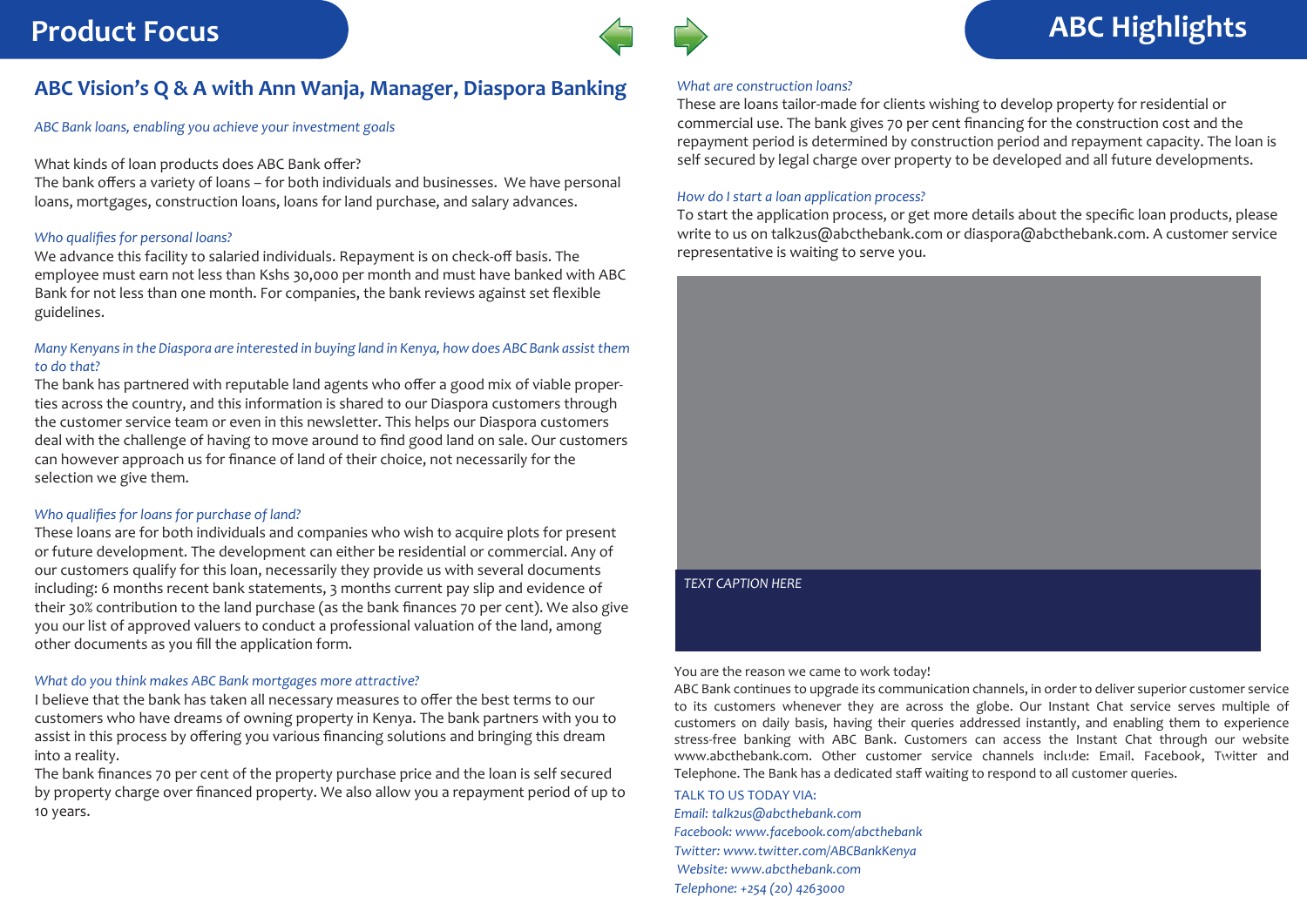**ABC Highlights**



# **ABC Bank launches new Al Dahab Exchange Money Transfer Service**

In a bid to be a one-stop financial services provider to its clients, ABC Bank has partnered with Al Dahab Exchange, to serve its large number of clients wishing to send money to Kenya by providing them both M-Pesa and RTGS services. This service, known as Al Dahab Money Exchange, is a welcome addition to ABC Bank's product portfolio to the bank's Diaspora customers.

Al Dahab Exchange is a money transfer company whose head office is in Dubai; with over 24,000 outlets worldwide, an average remittance amount of USD2,000 and a monthly flow of about 3,000 transactions to East Africa. This service will cater for ABC Bank clients in the Diaspora, mainly in the Middle East countries, who are constantly on the lookout for cheap, convenient and fast money transfer services.

Al Dahab is also useful for clients who may need funds sent to them while out of the country.

The bank also offers four other Money Transfer Services (MTS) within its branch network: Western Union, Euro Net Worldwide, Instant Cash and M-Pesa (i.e. retail M-Pesa, super agency, bulk M-Pesa and pay bill).

"This new partnership places ABC Bank as a Money Transfer Services (MTS) center of choice in the region," said ABC Bank Group Chief Executive Officer Mr Deviinder Gupta. "Our customers will also benefit from lower transactional costs. It also favours small ticket remittances into Kenya."



*TEXT CAPTION HERE*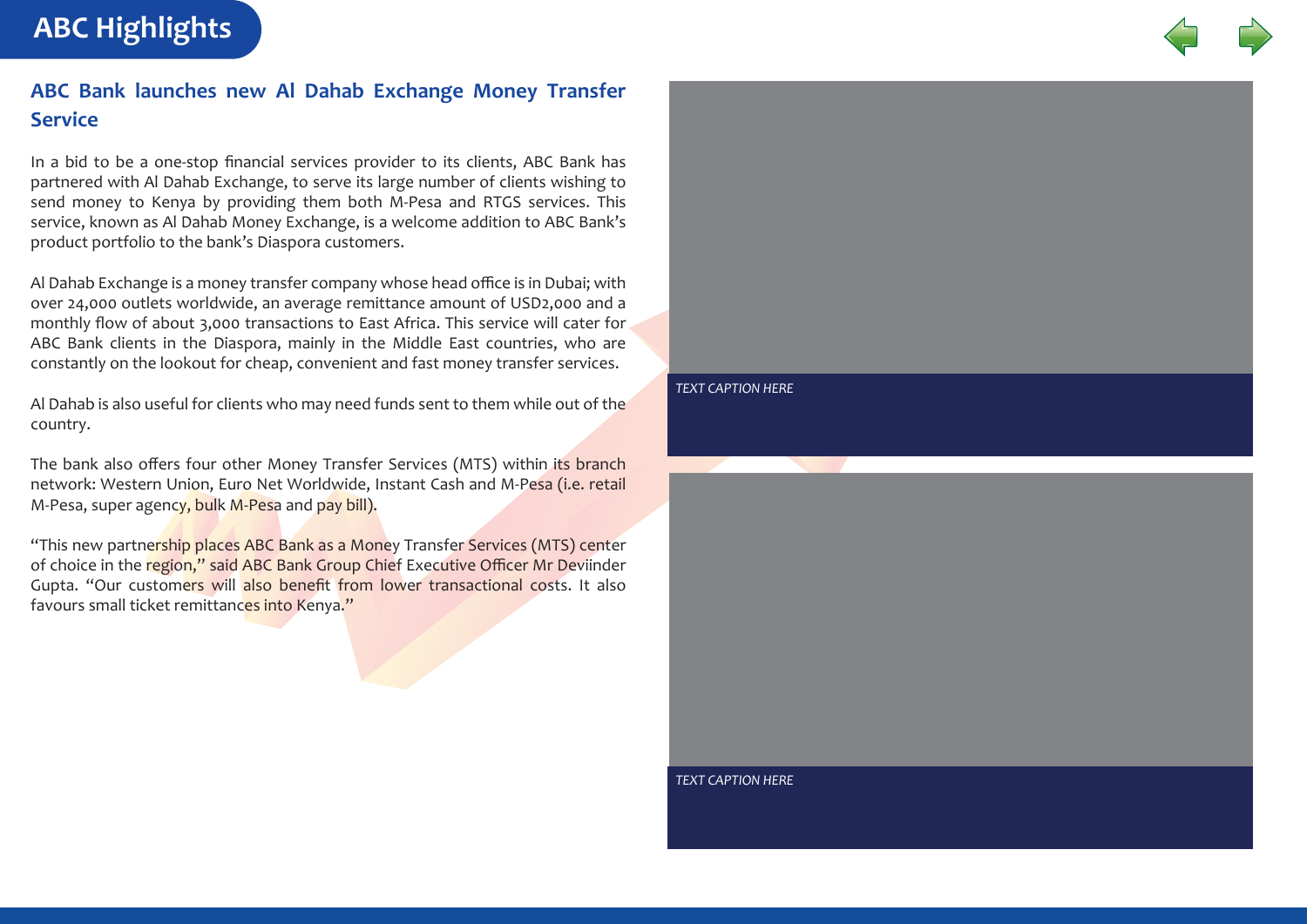# **INVESTMENTS**



# **NSE overview in the month of June 2013**

### *By Patrick Ngugi*

The first twenty four weeks of the year has witnessed the Nairobi Securities Exchange (NSE) continue with its steady growth trajectory, even though there are volatilities which presents opportunities to investors to capitalize on 'trading activities'. These include opportunities to lock in capital gains and re-entry into the counters at fair value prices.

Year to date investor wealth (market capitalization) rose by 30.7% to Kshs1.62 trillion as at 19th June 2013, with the NSE 20 Share index and the Nairobi All Share index gaining 13 percent and 25 percent respectively.



*NSE overview in the month of June 2013*

### *Source: ABCC analysis*

During the month, Kenya's Cabinet Secretary in charge of National Treasury presented the first budget under a new government that seeks to spend Kshs 1.64 trillion for the financial year 2013/2014.

The budget proposal illustrated priority areas such as two- track standard gauge railway from Mombasa to Kisumu, construction of the first three berths of the 32 berth Lamu Port, phased implementation of the free laptop program for class one pupils, free maternal health among others. However, total revenues to be collect stood at Kshs 1.03 trillion.

To bridge the budget gap, a raft of proposal where laid down among them being the re-introduction of the VAT bill as well as the capital gain. Introduction of a Withholding Tax on winnings from gaming and betting, mapping out of residential and commercial building with bring landlords into the tax ambit.

### *Other proposed amends to the Capital markets include:*

•Amend law to encourage REITS (development and income and other capital market products and services

•Amend capital markets act to provide issuance of regional fixed income securities. (Persons licensed by other EAC regulators tried as equal in local market)

•Amend the act to redefine insider trading and identify a range of the most common market manipulation

For questions or comments write to Patrick.ngugi@abccapital.co.ke

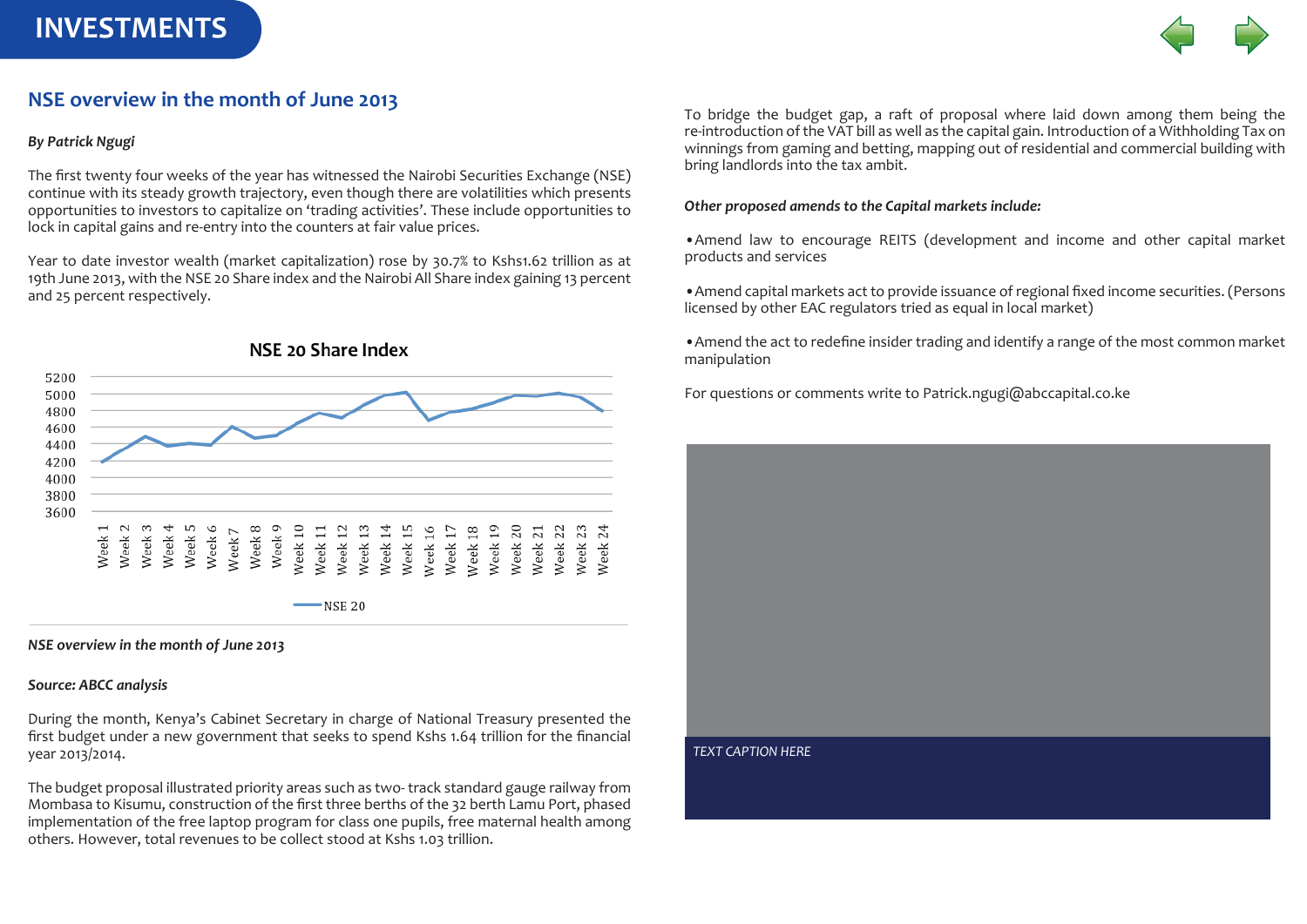# INVESTMENT OPPORTUNTIES



# PROPERTY INVESTMENTS



100 meters from tarmac 50x100(1/8 acre) size Titles deeds: Ready **KSH 850,000**



# **Kisaju Town Plots JUJA - 65 Acres For Sale**

2kms from Thika Super Highway along Juja Farm Road. Ideal For Housing development,universities,hospitals,subdivision,saccos one freehold title

> **Price Kshs: 13M per acre (negotiable)**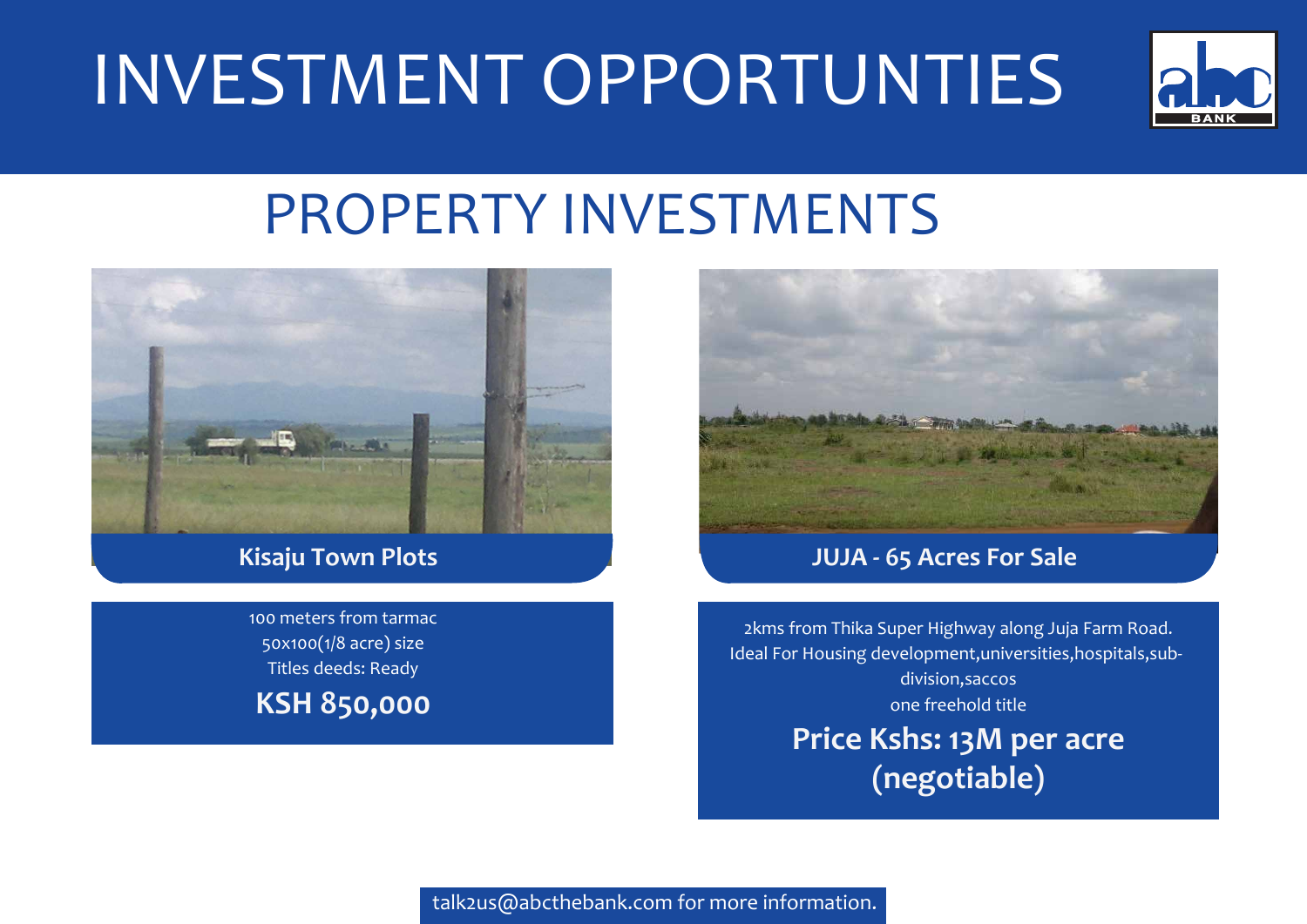# PROPERTY



# **Kisaju 5 acre**

Kisaju 5 acre on tarmac Prime for development Title deed: ready Price : On Application



# **Kitengela-Milimani (1/8 acre, 50\* 100 feet in size)**

This is one of the most prime areas in Kitengela. It is an uppermiddle class area with controlled development. The area is well serviced with good access roads, water and electricity at Site. We are offering the plots (1/8 acre, 50\* 100 feet in size) at a discounted price of **Kshs 1.5M**

Title Deeds Ready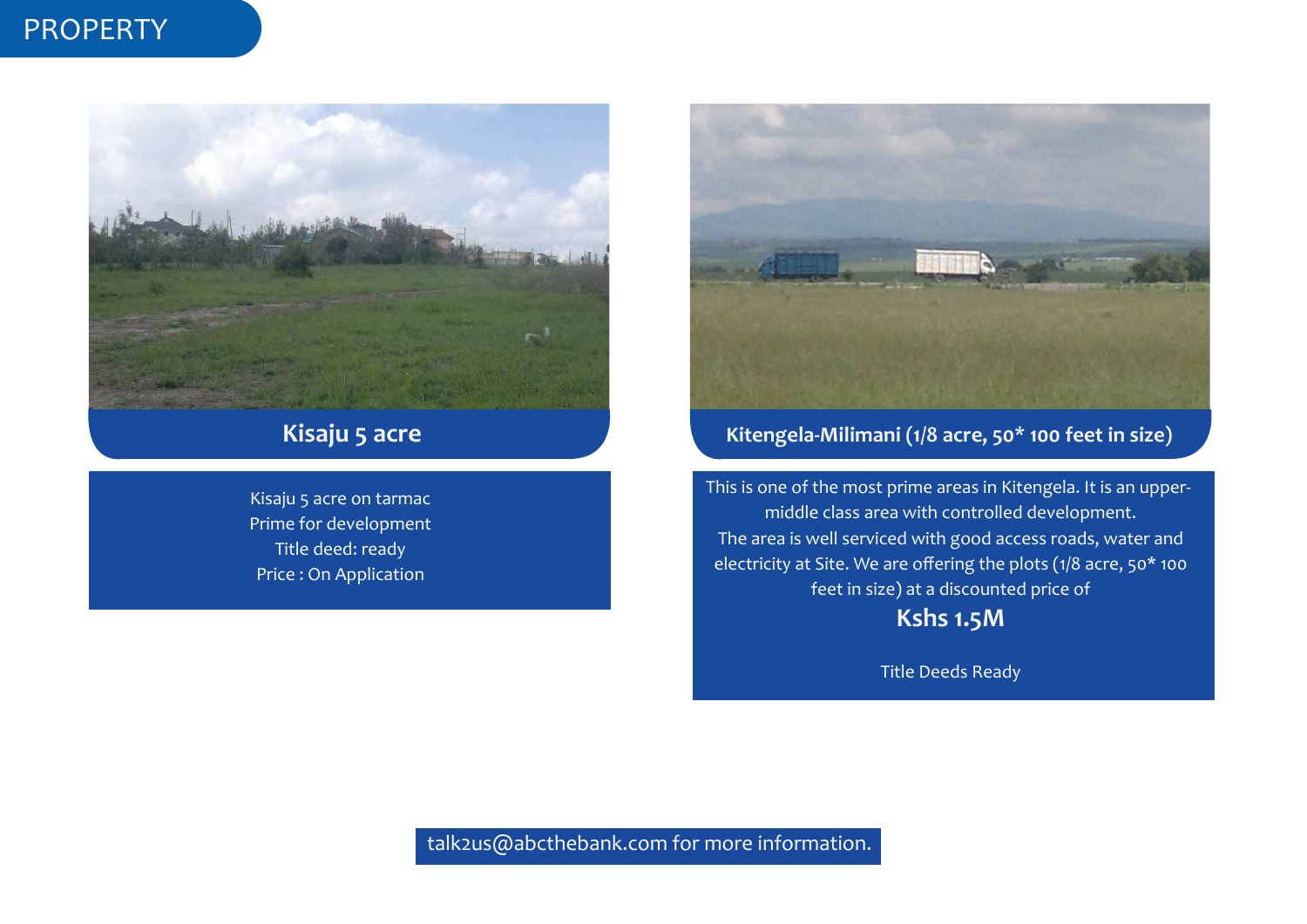

# **Syokimau ( 1/4 acre & 1/8 acre)**

We have plots for sale in prime areas in Syokimau. Just 1.6Km from Mombasa road behind Kangarooz Restaurant. Our prices are reasonable to ensure affodability to all and the areas are well serviced with good access roads, water and electricity at site. Call or Visit our offices for viewing arrangements.

PRICING: **Size: 50 ft by 100 ft ( a 1/8 acre) - Price: Kshs 2.2 M Size: 100 ft by 100 ft ( a 1/4 acre) Price: Kshs 4.5 M** 

Title Deeds Ready.



# **Kisaju - Project 2**

Kisaju - Project 2

This is one of the most prime areas in Kisaju. It is next to New Catholic University which is an upcoming university.Development on the university has already began and a fence has already been put up. The area is only 2 kms from the main road and Jamii Bora is well visible from the plot.We are offering the plots  **(1/8 acre, 50\* 100 feet in size). Size: 50 X 100 (1/8 Acre)** 

**Price: Kshs 450,000**